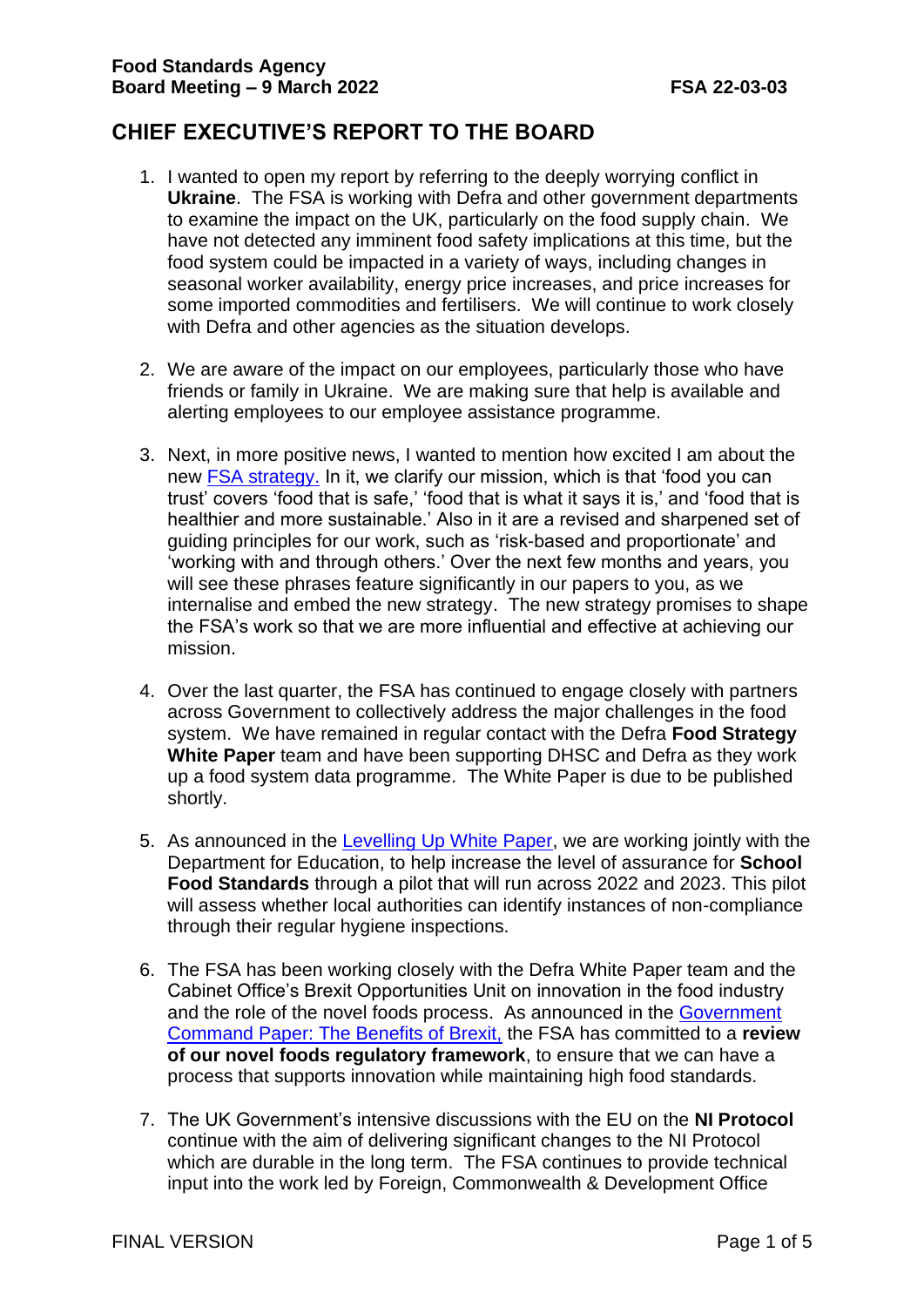(FCDO) and Defra to ensure that the food and feed safety implications of proposals are fully understood and considered as work progresses. The UK Government's preferred option is to reach an agreed way forward with the EU on changes to the NI Protocol, but it also maintains that the UK Government will use Article 16 of the NI Protocol if necessary.

- 8. In early February, Minister Edwin Poots directed his officials in the Department for Agriculture, Environment and Rural Affairs (DAERA) to suspend checks at points of entry from Great Britain. The High Court have since confirmed that the direction should be suspended until a full hearing has been conducted. DAERA and District Council staff remain at the Border Control Posts and Sanitary and Phytosanitary checks continue to take place at the time of writing. As these controls are on GB goods moving into NI, in the event controls are suspended we have no evidence to suggest there would be any increased food or feed safety risk associated with GB goods being placed on the NI market.
- 9. We expect to receive a commission from the Department for International Trade for the FSA to contribute to a review of whether the UK's Free Trade Agreement (FTA) with Australia maintains statutory protections. Our advice will form part of a government report that is required to be placed before Parliament under **Section 42** of the Agriculture Act 2020. The full report, which is being developed across government will include an assessment of whether the FTA maintains statutory protections for human health, animal health and welfare, plant health and environmental issues linked to agriculture.
- 10.Since 1 January 2022, traders have been required to pre-notify high-risk food products from the EU upon entry to GB via the Import of Products, Animals, Food and Feed System (IPAFFS). **Pre-notification** allows the FSA to monitor high-risk food coming from the EU and enables sufficient traceability to mitigate health risks in the event of a food safety incident. Prior to 1 January 2022, businesses had been voluntarily submitting pre-notifications, but since this became a requirement, we have seen a significant increase in entries from around 400 per week in December to over 19,000 in the last week of January.
- 11.Over the coming weeks we will be analysing the pre-notification data against the Customs data we now also receive to monitor compliance levels. Where needed, we will work with Defra to target communications to any traders not following the new requirement. There is no evidence that pre-notification requirements have had a detrimental impact on food supply since being introduced on 1 January 2022.
- 12.Due to the ongoing need to resolve key issues with regards the Northern Ireland Protocol, the UK government announced its decision in December to extend, on a temporary basis, the current arrangements for moving goods from the island of Ireland to GB. Therefore, since 1 January pre-notification has not been required for goods from Republic of Ireland moving into GB. the permanent arrangements are being developed as part of the package of work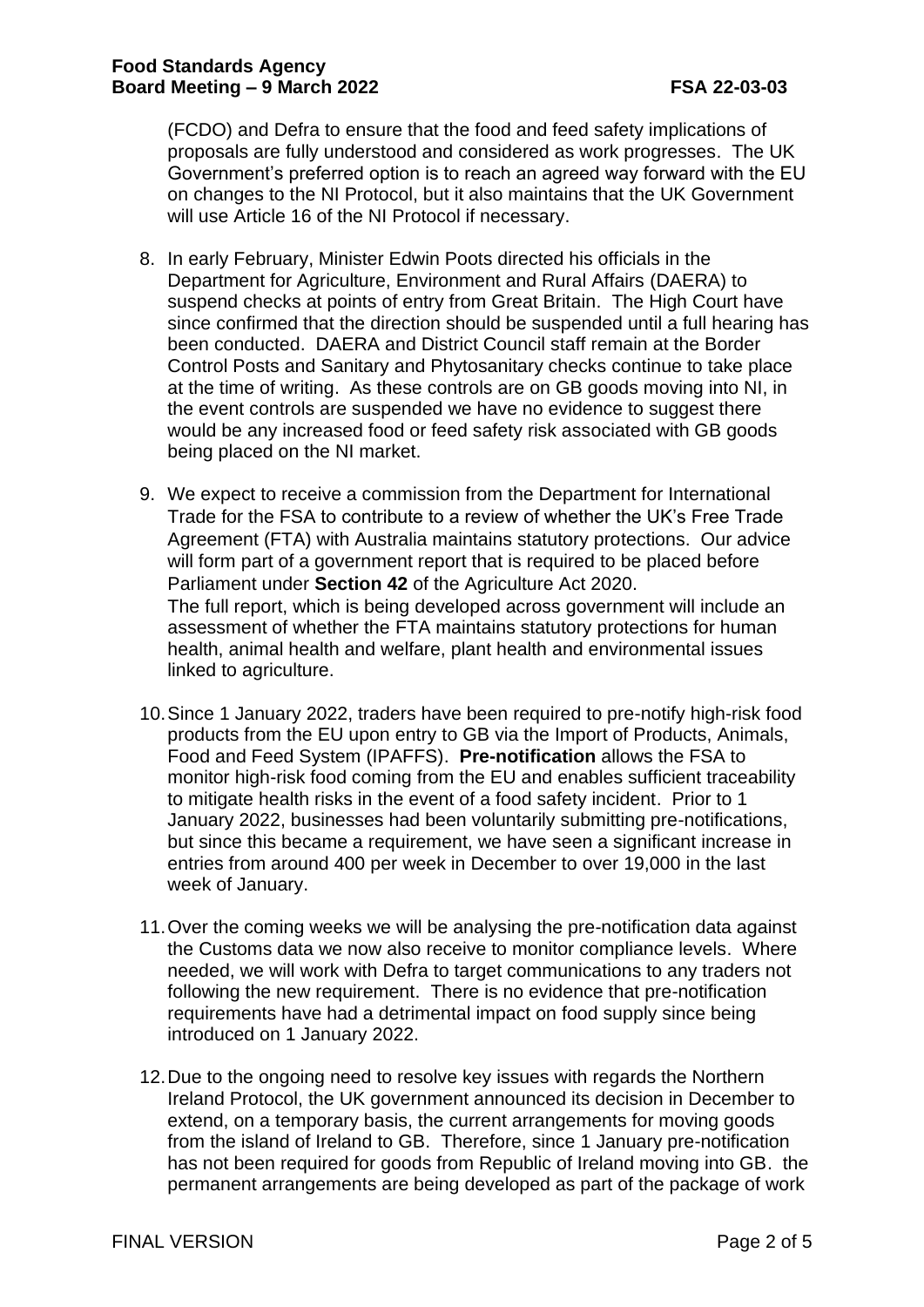to deliver the next phase of unfettered market access for NI businesses over 2022.

- 13.I wanted to provide the Board with an update on the food colour **Titanium Dioxide (E171)**. Titanium Dioxide has recently been withdrawn from the list of colours permitted in food in the European Union. It is generally used in foods such as sauces, icing, white chocolate and confectionary to give a brilliant white colour. The EU action was on the basis of the advice of the European Food Safety Authority (EFSA) which had raised potential concerns over accumulation of particles of the additive in the body and possible genotoxicity. Having reviewed the available evidence, the FSA has not identified any safety concerns that require a change in the regulatory approach in England and Wales. Food Standards Scotland (FSS) has come to the same conclusion. The Committee on the Toxicity of Chemicals in Food, Consumer Products and the Environment (COT) and the Committee on the Mutagenicity of Chemicals in Food, Consumer Products and the Environment (COM), highlighted, in their [joint interim statement](https://cot.food.gov.uk/sites/default/files/2022-01/TiO2%20COT%20Interim%20position%20paper.pdf) the reasons they do not agree with the EFSA risk assessment.
- 14.The FSA and FSS are proceeding with a risk assessment to inform any future risk management actions. This will allow consideration of areas where additional evidence is desirable. There is a large amount of data to be assessed and we expect the risk assessment to be concluded in early 2023.
- 15.The EU's decision which came into force on 7 February 2022, with a sixmonth transition period ending on 7 August 2022 applies in Northern Ireland by virtue of the Northern Ireland Protocol, and we have ensured that businesses and enforcement authorities in GB and Northern Ireland have been informed about these requirements through engagement with trade organisations, via our Smarter Comms platform and through changes to the additives pages of our website.
- 16.Board members may also be aware of the recent Statutory Instrument (SI) that has been laid before Parliament in relation to **Genome Edited** crop field trials. The SI is being debated in the House of Commons and House of Lords this month, with the House of Commons debate already having taken place on the 2 March 2022. The SI introduces changes that will allow researchers across England to undertake plant-based research using genome editing with greater ease, speed and lower costs. This is the first step in government proposals in this area and will pave the way for innovation and facilitate wider use of GE technologies. Building on your steers from the discussion at the September 2021 meeting, FSA officials continue to work with colleagues across governments in the UK to develop a new regulatory framework for GE Food and Feed in preparation for government seeking to bring forward further proposals at a suitable opportunity. The Government response can be found [here.](https://www.gov.uk/government/consultations/genetic-technologies-regulation/outcome/genetic-technologies-regulation-government-response)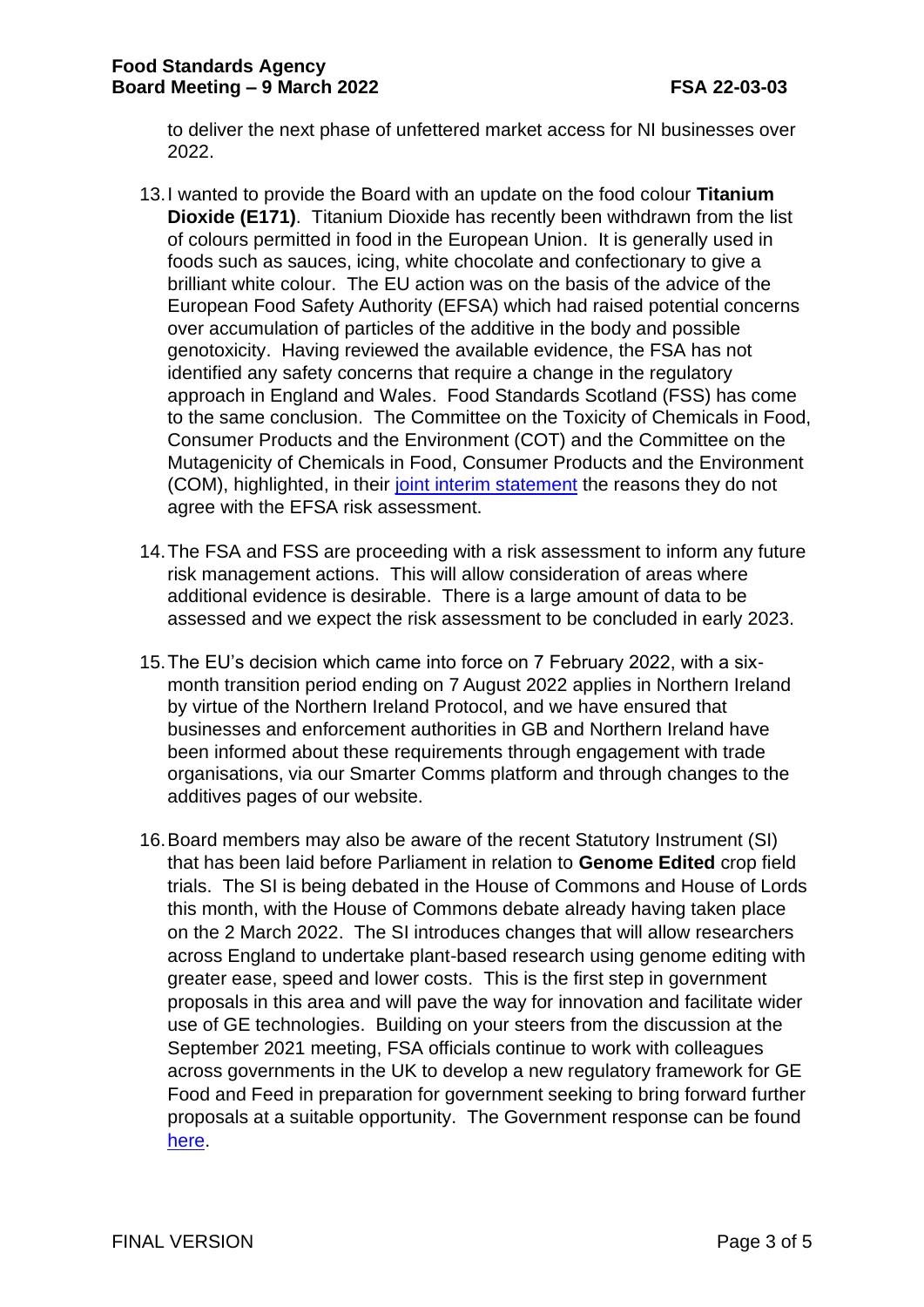## **Food Standards Agency Board Meeting – 9 March 2022 FSA 22-03-03**

- 17.We continue to move the **CBD** market towards compliance. None of the products on the market have been authorised for sale under novel foods legislation and many applications have been made to us for that authorisation. We will shortly publish a more complete public list of CBD products. This list will indicate those applications and associated products that are either with the FSA for consideration or on which more information has been promised but is awaited. Over the next few weeks, we will be ensuring local authorities, suppliers, retailers and consumers are made aware of the timings for completion of the public list and its significance.
- 18.We will be suggesting that local authorities take account of our list when prioritising activity on these products. Those products that do not appear on our list should be removed from the market. We will soon be supplying local authorities with guidance on ways of dealing with unauthorised novel foods that are placed on the market. In light of Board comments in December, we are also developing a surveillance plan for CBD products on the market.
- 19.On 26 January we [published](https://www.food.gov.uk/news-alerts/news/trust-in-food-supply-chain-remains-high-consumer-survey-reveals) results from [Wave 3](https://www.food.gov.uk/research/food-and-you-2/food-and-you-2-wave-3) of our flagship **'Food and You 2' survey**. This survey is conducted annually with around 6000 adults across England, Wales and Northern Ireland. Wave 3 fieldwork took place between April and June 2021. In this wave, we continued to monitor consumers' concerns about food, food security, and trust in food and the FSA. We also introduced new questions on online platforms. Consumer confidence in food safety and the food system remains high. Sugar and food waste continue to be the top (prompted) concerns amongst consumers.
- 20. On 24 February, we published our latest [consumer tracker survey](https://www.food.gov.uk/sites/default/files/media/document/COVID-19%20consumer%20tracker%20survey%20summary%20report%20-%20waves%201%20to%2019.pdf) report. Topics covered in this report are household food insecurity, food purchasing behaviours, food habits at home, nutrition behaviours, food safety and hygiene in the home and consumers' food concerns over 19 waves of data (April 2020 to October 2021). Levels of household food insecurity remain concerning. In April 2020, 18% reported skipping meals and cutting the size of meals because they did not have enough money to buy food. In August 2020, this proportion fell to 12%. It increased to a peak of 22% in May 2021, remaining at a similar level in October 2021 (21%). Food prices were the concern most often mentioned by consumers. We will continue to monitor and report on these, and we are working with others across Government and in the third sector to provide up to date evidence on the issue.
- 21.Since my last report to the Board in December 2021, I have met Lindsay Croisdale-Appleby, the Ambassador and Head of the UK Mission to the European Union and Pamela Byrne, CEO of the Food Safety Authority of Ireland to discuss further the FSA's position in the regulatory environment post EU Exit.

I joined the Chair in stakeholder meetings with senior management at Sainsbury's and Tesco and I also accompanied her to meetings with Jim